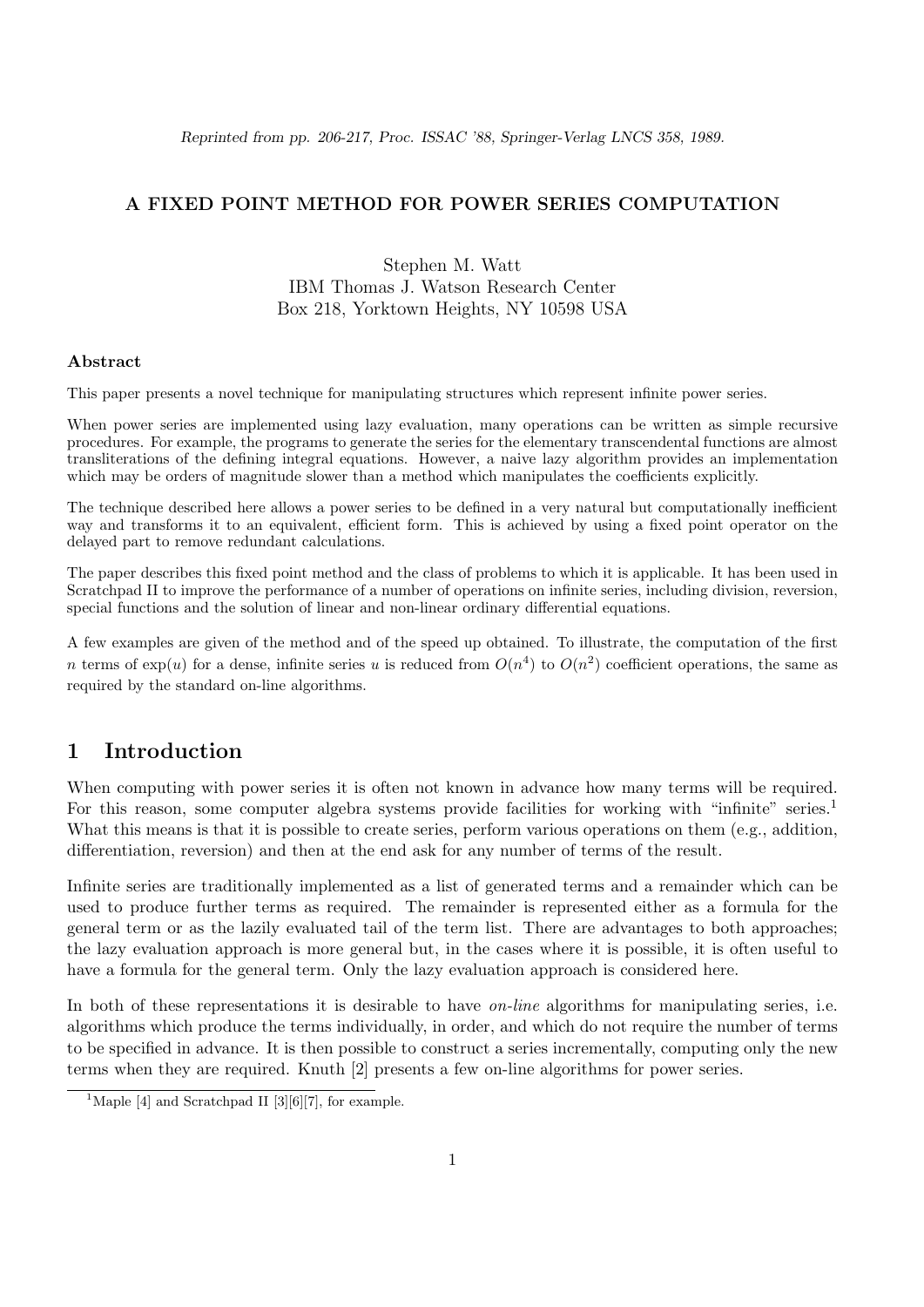When infinite series are implemented using lazy evaluation, many series operations have extremely simple on-line programs which arise directly from the mathematical definition. However, the advantage of mathematical transparency can be overshadowed by hidden costs which make the programs impractical beyond low orders. The principal problem is that many series have recursive defining relations which cause the initial terms of the series to be recomputed several times. What is desired is some method of avoiding this recomputation while maintaining the simple form of the programs.

One possible solution would be to use an implementation where functions remember the values they have computed (e.g. *memo* functions in Lisp, or *option remember* in Maple). The problem with this approach is that it is pessimistic, remembering every term ever computed.

The approach taken here is to apply a fixed point operator in the construction of the series, making it self-referential. When several series have mutually recursive defining relations, a fixed point operator is applied to the entire collection. This way only those terms which will be of future use are preserved.

The outline of the remainder of the paper is as follows: Section 2 presents a few recursive lazy algorithms to illustrate their simplicity. Section 3 shows how the re-evaluation arises and examines its cost. Section 4 shows how to view the series calculation in such a way that the re-evaluation is explicit. Section 5 outlines how fixed point operators can be applied to data structure-forming operations to produce self-referential objects. The interesting effects of using fixed point operators in conjunction with lazy evaluation are then discussed briefly. Section 6 shows how to use such fixed point operators in the definition of power series. Section 7 characterizes the problems to which the method is applicable. Section 8 concludes, illustrating examples of the speed-up achieved.

# 2 Recursive Lazy Algorithms for Power Series

Let us assume that our programming language has some support for lazy evaluation<sup>2</sup> and that power series are represented densely as lazy lists of coefficients. In this case, possibly the simplest on-line algorithm is to add two series: $3$ 

 $a + b == \cos(first a + first b, delay(rest a + rest b))$ 

In this definition, "+" is overloaded: the addition first  $a +$  first b uses the "+" from the coefficient type and the addition rest a + rest b is a recursive call. Since the evaluation of the second argument is delayed, this "infinite recursion" does not cause run time problems.

It is by now a classic exercise [5][7][8] to compute power series for elementary functions using this technique applied to a defining integral equation. For example, the exponential may be defined by the relation

$$
e^{u(x)} = e^{u(x_0)} + \int_{u(x_0)}^{u(x)} e^{u(z)} du(z)
$$

<sup>&</sup>lt;sup>2</sup>If not, then lazy arguments can be simulated by passing function/environment pairs as arguments.

<sup>3</sup> If finite series end, rather than trail to an infinite list of zeros, then the following modification can be made:

 $a + b ==$ (null  $a \Rightarrow b$ ; null  $b \Rightarrow a$ ; cons(first  $a +$  first  $b$ , delay(rest  $a +$  rest  $b$ )))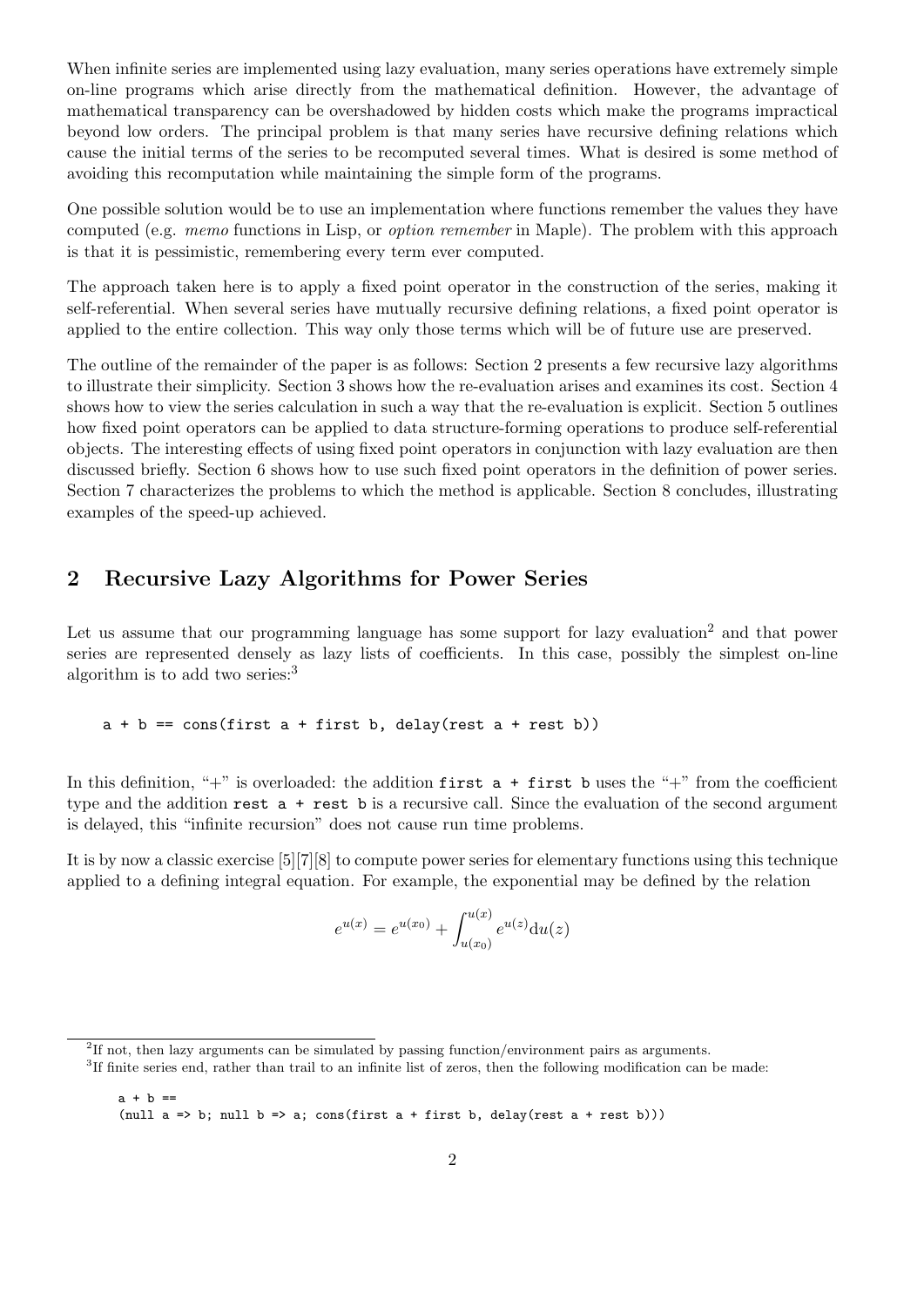The choice of  $x_0$  is arbitrary. Assuming u does not have a pole, taking  $x_0$  equal to the point of expansion provides the constant coefficient as  $u(x_0)$ .

The corresponding program in Scratchpad II uses the series function integrate, which takes a constant of integration and the integrand as arguments. The evaluation of the integrand is delayed by integrate.

```
exp u == integrate (exp 1c u, exp u * pderiv u)
```
As with " $+$ " in the previous example, there are two different uses of exp here. The call exp 1c u uses the exponential function for the coefficient domain and the second call, exp u, is recursive.

A number of functions on power series were initially implemented in Scratchpad II using this simple style of lazy recursion, including the arithmetic functions, composition, Lagrange inversion, the elementary functions, the hypergeometric function, elliptic functions, and the solution of certain differential equations.

Other examples of recursive lazy procedures are shown below in their naive versions, so that they may be compared with the improved versions. The trigonometric functions may be implemented in terms of:

```
tan u == integrate(tan lc u, (1 + tan(u) **2)*pderiv u)sin u == integrate(sin lc u, cos u * pderiv u)
cos u == integrate(cos lc u, -sin u * pderiv u)
```
The function lde solves linear ordinary differential equations using undetermined coefficients. The call  $y := \texttt{lde}(\texttt{la, lp})$  solves the  $n^{th}$  order equation

$$
y^{(n)} + lp_{n-1}y^{(n-1)} + \dots + lp_1y' + lp_0y = 0
$$
  

$$
y(0) = la_0, y'(0) = la_1, \dots
$$

The function 1deprod integrates the trial  $y^{(n)}$  using the boundary condition for each order.

```
lde(la, lp) ==integrate(first la, ldeprod(rest la, lp, lde(la, lp)))
ldeprod(la, lp, y) ==if null la then
        -- compute y \le n = -(lp(0)*y + lp(1)*y' + ... + lp(n-1)*y < n-1)-reduce(0,_+,zip(_*,lp,generate(pderiv,y))
    else
        integrate(first la, ldeprod(rest la, lp, y))
```
Not all of the recursive functions are based on integration. Two other examples susceptible to optimization are division and Lagrange inversion.

Series division can be performed based on the identity

$$
\frac{a_0 + xA}{b_0 + xB} = \frac{a_0}{b_0} + \frac{x}{b_0}(A - B * \frac{a_0 + xA}{b_0 + xB})
$$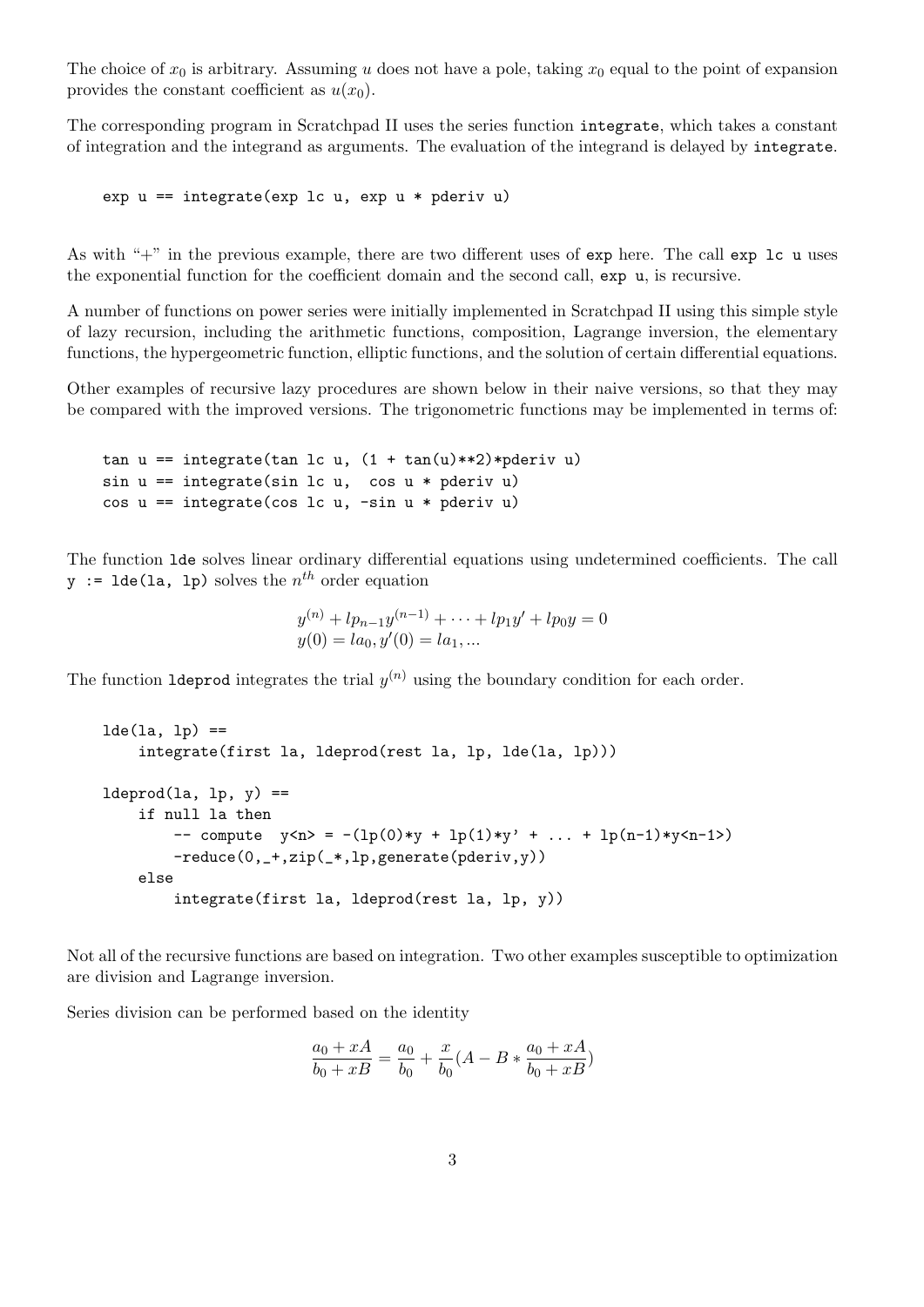```
a/b == delay
    if null a then return 0
    if null b then error "division by zero"
    a0 := first a; A := rest ab0 := first b; B := rest b
    if b0 = 0 then
        if a0 = 0 then return A/B else error "division by zero"
    cons(a0/b0, 1/b0 * (A - B * (a/b)))
```
Lagrange inversion of a power series f produces the series for g satisfying  $g(x) = xf(g(x))$ . One method for power series reversion is based on this.

lagrange  $f = -$  delay  $cons(0, compose(f, lagrange f))$ 

These programs operate on whole series, rather than series coefficients so their structure can mimic rather closely the defining relationships.

# 3 The Cost of Naive Computation

While correct, these definitions are not the most efficient for producing the indicated series — the initial terms in the series are recomputed for each new higher order term. Examining the case of  $exp(u)$ illustrates this. It is seen that the call to exp is exactly the same at each recursive level.

How costly is this re-evaluation? Assume  $u$  has already been computed to the required order. (In practice, u is lazy and will not normally be pre-computed so the cost of extending u may be incurred as  $exp(u)$  is extended.) When exp is called, integrate produces a series with some leading coefficient and a delayed tail. When the second term is needed, the delayed part is evaluated. This causes the function exp to be called again, as well as the functions pderiv and "\*". To produce the  $n^{th}$  term, the  $(n-1)^{st}$  term of the delayed series must be produced, along with the  $(n-2)^{nd}$  term of its delayed series, and so on. The cost of producing the  $n^{th}$  term may be written as

$$
T(n) = \sum_{i=0}^{n-1} T(i) + P(n) + M(n)
$$

 $P(n)$ , the cost to compute the partial derivative, is  $O(n)$  coefficient operations.  $M(n)$ , the cost to perform the multiplication, is  $O(n^2)$ . Therefore  $T(n)$  is  $O(n^3)$  and the cost to compute the first n terms of  $exp(u)$ , given a pre-computed series u, is  $O(n^4)$  coefficient operations.

An on-line algorithm presented by Knuth [2] has cost  $O(n^2)$  and a semi-on-line  $O(n \log n)$  can be achieved using Newton's method. So, although the above program wins in terms of conciseness, it looses badly in terms of efficiency. In section 6, the fixed point method is used to reduce the cost of our program to that of the Knuth's, while maintaining the simple, direct definition.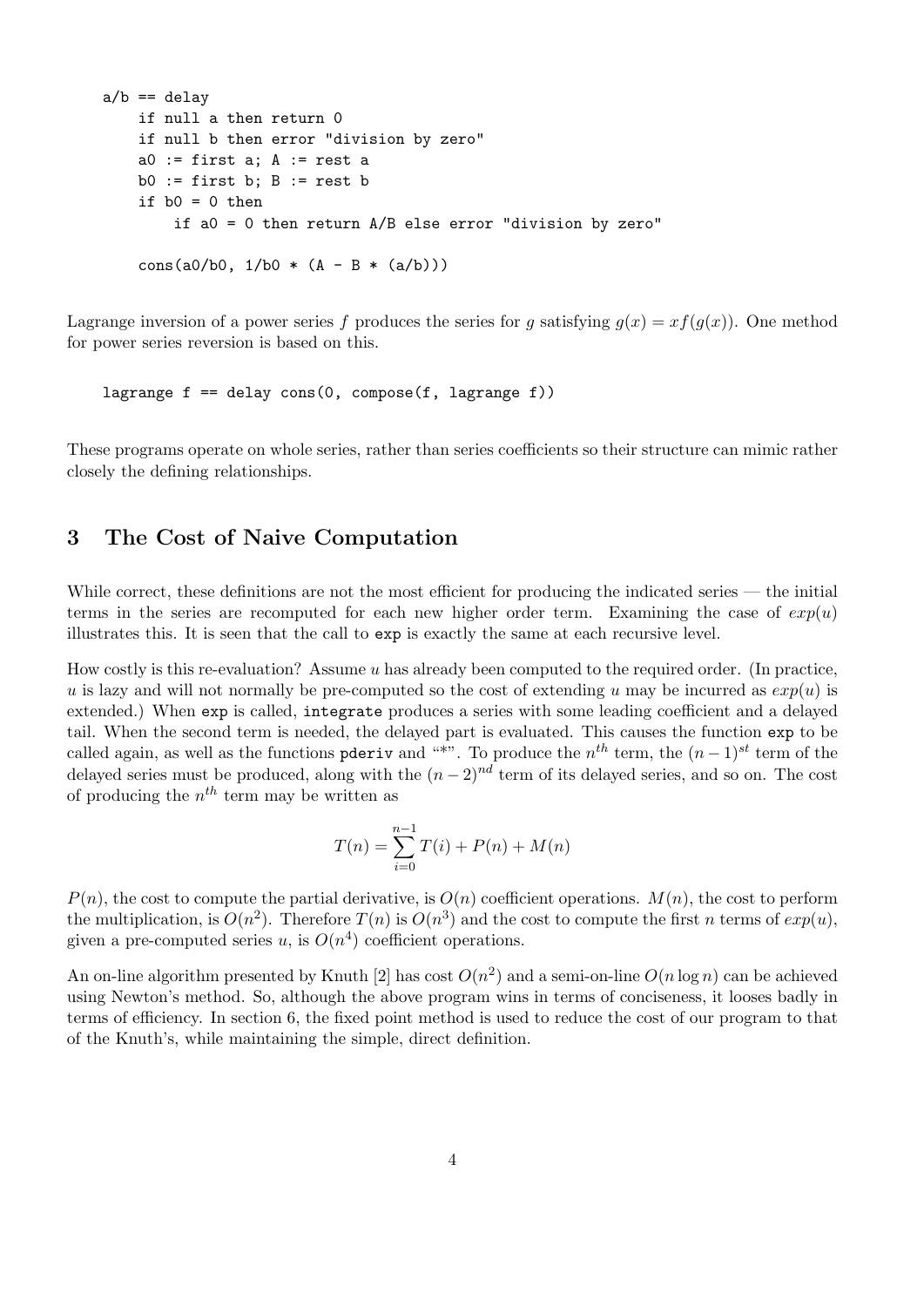### 4 Recasting the Problem

We have seen in our examples that a recursive call often has exactly the same arguments as the original. This is the source of the re-evaluation we wish to avoid.

In these cases, the series  $f(x)$  satisfies a relation

$$
f(x) = F(f(x))
$$

for some F and we have used this fact to compute  $f(x)$ .<sup>4</sup> While the use of this relation leads to reevaluation in a naive implementation, it allows the redundant calculations to be identified. Once they have been identified, they can be removed.

With this in mind, we can try to express series calculations so that when such a relation is satisfied, the functional equation is explicit. For example, rather than writing

$$
L[y] = 0
$$

for a differential equation, we try to solve

 $\hat{L}[y] = y$ 

It is the cases where we make the functional equation explicit which can be optimized by computing a fixed point.

### 5 Fixed Point Operators

A fixed point p of a map F is a point in the domain of F such that  $p = F(p)$ . Given a function which operates on a recursively defined data type, it is often possible to compute a useful fixed point. Specific effects can be obtained by tailoring a particular structure-forming or structure-transforming function of which to take the fixed point. As well as providing a functional mechanism for manufacturing selfreferential structures, a combination of lazy evaluation and self-reference may be achieved.

Consider a recursively defined data type T and the class of functions mapping  $T \to T$ . Certain functions in this class have trivial fixed points: the identity and constant valued functions. Some functions in the class may have no fixed point. Other functions may have a fixed point which it is impossible to compute effectively.

Let us restrict our attention to functions which do not perform operations on their argument but rather simply include it in a new structure which is returned as the value. Then we may always compute a fixed point as follows:

<sup>&</sup>lt;sup>4</sup>In fact, the existence of this functional relation may be the reason the series is interesting in the first place.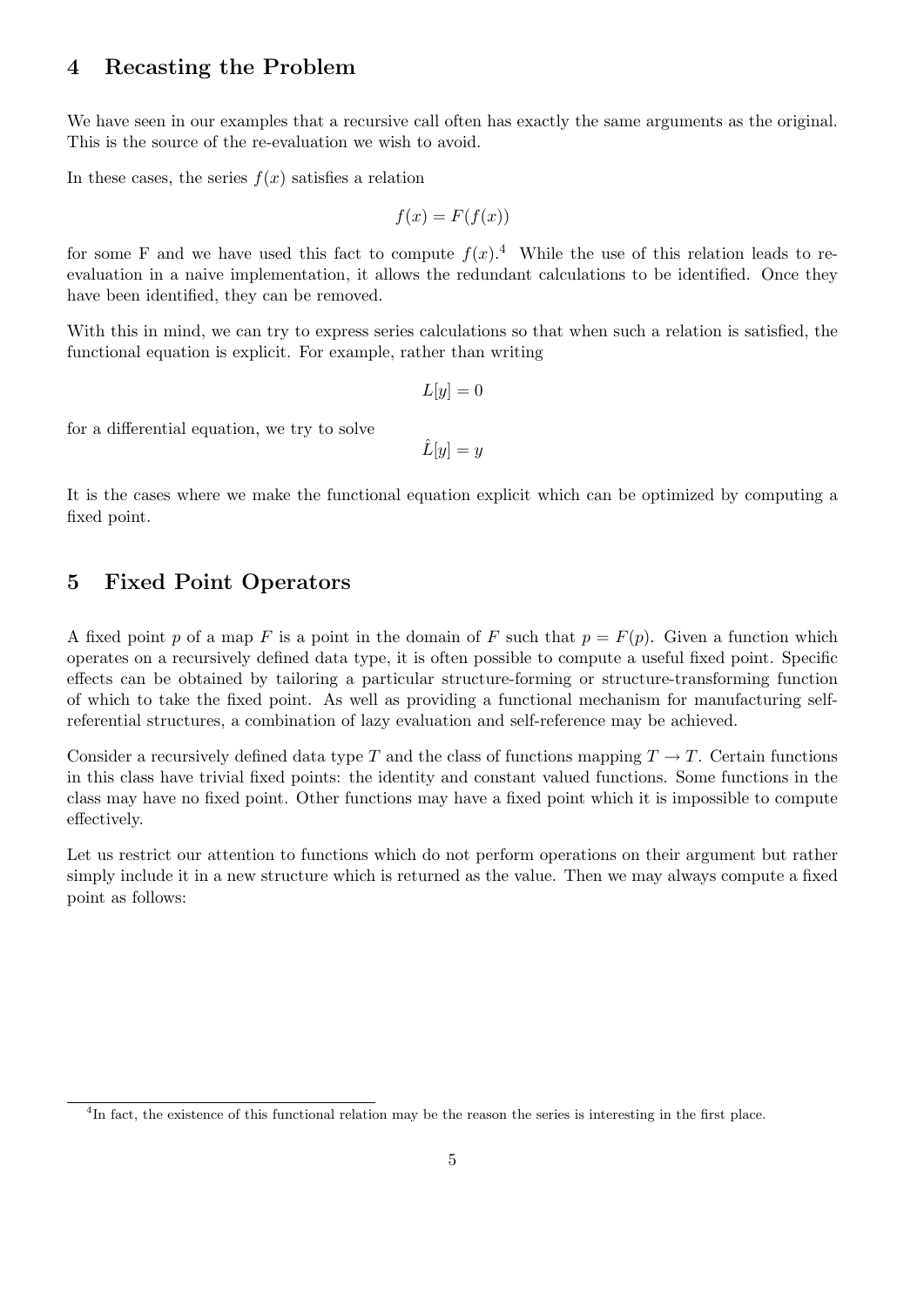```
fixedPoint(F) ==arg := generateUnique()
    ret := F(\arg)if arg = ret then
        -- F is the identity
        return arb. element from the domain of F
    else
        ret := subs(arg = ret in ret)return ret
```
Here generateUnique is a function which returns a unique system-wide value. Since  $F$  does not perform any operations on its argument, it is safe to pass it this generated unique value, which strictly speaking does not lie in its domain. A common notation for this fixed point is  $YF$ .

From the definition of fixedPoint above we see that, for functions in our restricted class, the set of fixed points will be one of

- a single constant (for functions which ignore their argument),
- the entire domain (for the identity function), or
- a single self-referential structure

As an example, an infinite repeating list can be obtained as follows:

```
cons1234(lst) == cons(1,cons(2,cons(3,cons(4,lst))))repeating1234 := fixedPoint cons1234
```
When the use of the fixed point operator is combined with lazy evaluation, the result is more than simply a self-repeating data structure. In this case, the self-reference can occur as a value in an environment for a delayed function evaluation. When that part of the data structure is evaluated, the result can be some interesting transformation of the self-reference.

This combination of lazy evaluation and self-reference is what we want for our power series calculations.

### 6 Using Fixed Point Operators For Series

It is now shown how computing a fixed point avoids the redundant calculations seen in section 3. Let us continue with the example of the exponential:

exp  $u ==$  integrate (exp lc  $u$ , exp  $u *$  pderiv  $u$ )

In this case, the lazy recursive call is exp  $u^5$ . Therefore, given u, we take the fixed point of the unary function

<sup>5</sup>Recall that integrate delays the evaluation of the integrand.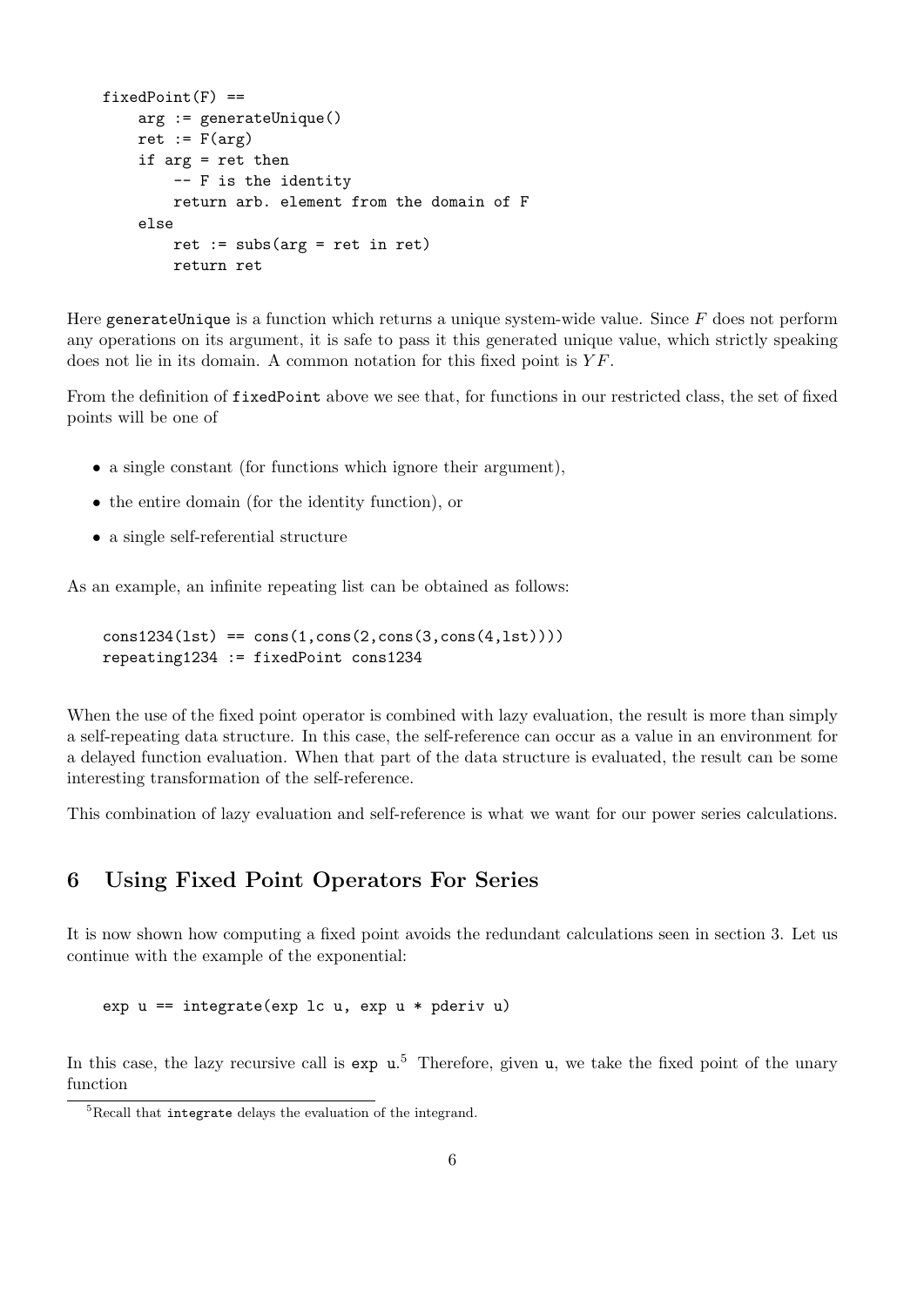and the exponential is given by

```
exp u = fixedPoint(e +=) interface(exp lc u, e * pderiv u)
```
Here,  $a \leftrightarrow b$  is Scratchpad II notation for the anonymous function  $a \mapsto b$ .<sup>6</sup>

Now the recursive calls to integrate are able to access the leading terms of the series computed so far. When defined this way, the exponential function evaluates each term only once. The dominant cost is that of the single delayed multiplication. See 8.

Sometimes large subexpressions arise and it is better to compute them prior to determining the fixed point. This may be done by first creating a function of higher arity, with the extra parameters to specify information about the argument series.

As a trivial example, one would write:

 $expre(e0, e, du) == integerate(e0, e*du)$ 

in the exponential case. This function can be curried with arguments pertaining to the particular series, u, to produce a unary function:

```
e +-> expre(exp lc u, e, pderiv u)
```
The fixed point of this unary function is now the exponential of u:

exp  $u == fixedPoint(e +=> expre(exp lc u, e, pderiv u))$ 

# 7 Obtaining  $f = F(f)$

This method is applicable to any function in which the lazy recursive call has the same arguments as the original call.

Sometimes functions may benefit by the judicious use of an identity. For example, the tangent was defined as

tan u == integrate(tan 1c u,  $(1 + tan(u) **2) * pderiv u)$ 

rather than

<sup>&</sup>lt;sup>6</sup>The old Scratchpad II compiler uses a different notation: e.g.,  $3*#1 + 1$  for  $n \rightarrow -3*n + 1$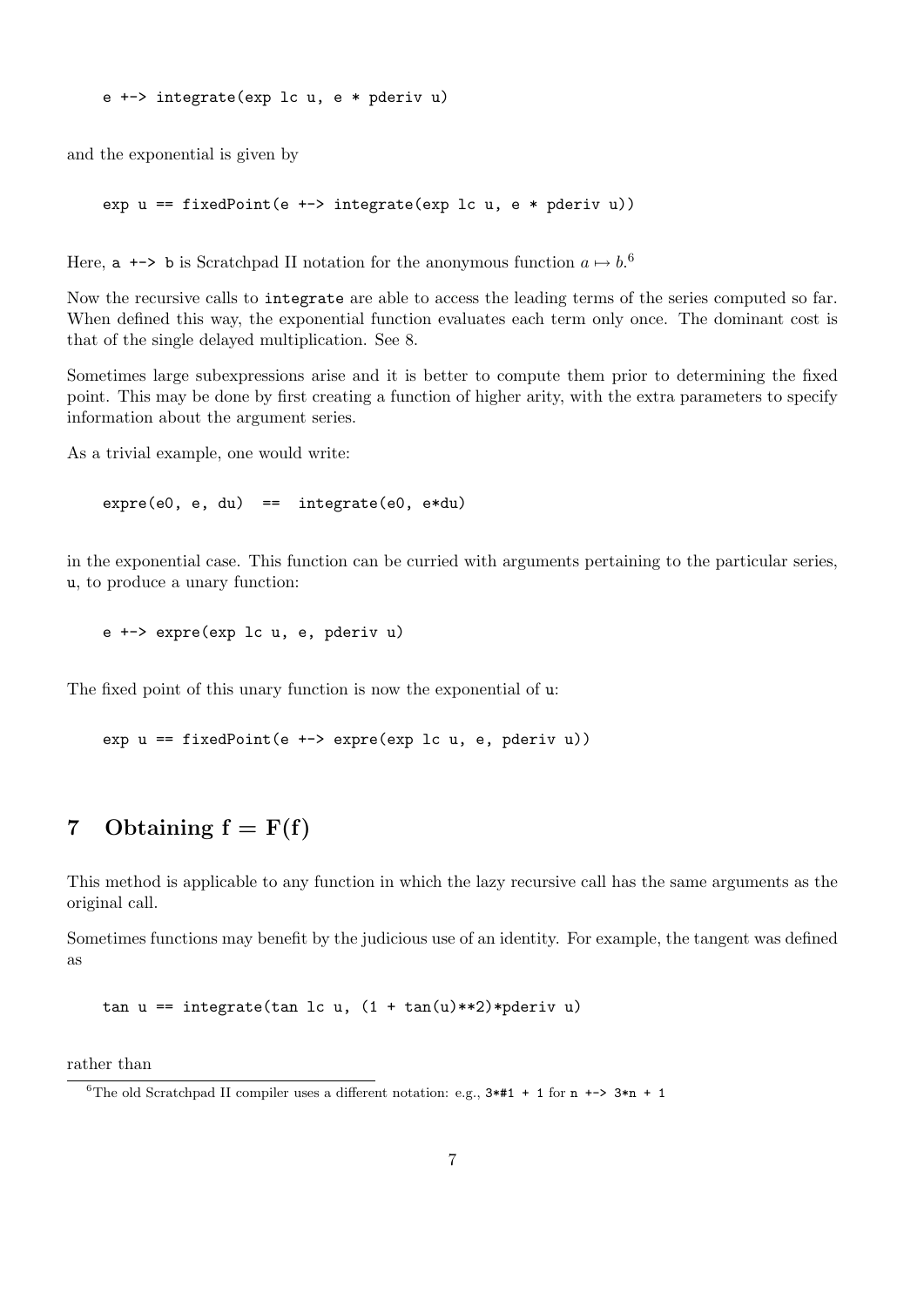to make it suitable for the fixed point method. An arithmetic identity was used for division (see section 2).

When a set of functions is mutually recursive, they may be written as a single system. For example,  $sin$ and cos become

$$
\begin{bmatrix}\nsin \\
cos\n\end{bmatrix} u(x) = \begin{bmatrix}\nsin \\
cos\n\end{bmatrix} u(x_0) + \begin{bmatrix}\n0 & 1 \\
-1 & 0\n\end{bmatrix} \int_{u(x_0)}^{u(x)} \begin{bmatrix}\nsin \\
cos\n\end{bmatrix} u(z) \mathrm{d}u(z)
$$

```
since(s0, c0, sc, du) == [integrate(s0, sc.1*du), integrate(c0, -sc.0*du)]sincos u == fixedPoint(sc +-> sincosre(sin lc u, cos lc u, sc, pderiv u), 2)
sin u = sin cos(u).0
cos z == sin cos(u).1
```
The argument 2 to fixedPoint indicates the size of the system.

With this in mind, applying the fixed point optimization method is quite straightforward. Applying it to the other examples of sections 2 gives:

```
tan u == fixedPoint(t +-> integrate(tan lc u, (1 + t**2)*pderiv u))
ldere(la,lp,y) == integrate(first la, ldeprod(rest la, lp, y))lde(la,1p) == fixedPoint(y +-> ldere(la, lp, y))
divre(a0, ib0, A, B, adivb) == delay cons(a0*ib0, ib0*(A-B*adivb))
a/b ==if null a then return 0
    if null b then error "division by zero"
   a0 := first a; A := rest ab0 := first b; B := rest b
    if b0 = 0 then
        if a0 = 0 then return A/B else error "division by zero"
    fixedPoint(adivb +-> divre(a0, 1/b0, A, B, adivb))
lagrangeref(1) == delay cons(0, compose(f, 1))lagrange f = = fixedPoint(1 + -\lambda) lagrangere(f, 1))
```
Once we know we want to use fixed points in computations, this programming style can be used from the start. An example of a package created this way is PowerSeriesODESolver, displayed in 8., with examples shown in 8.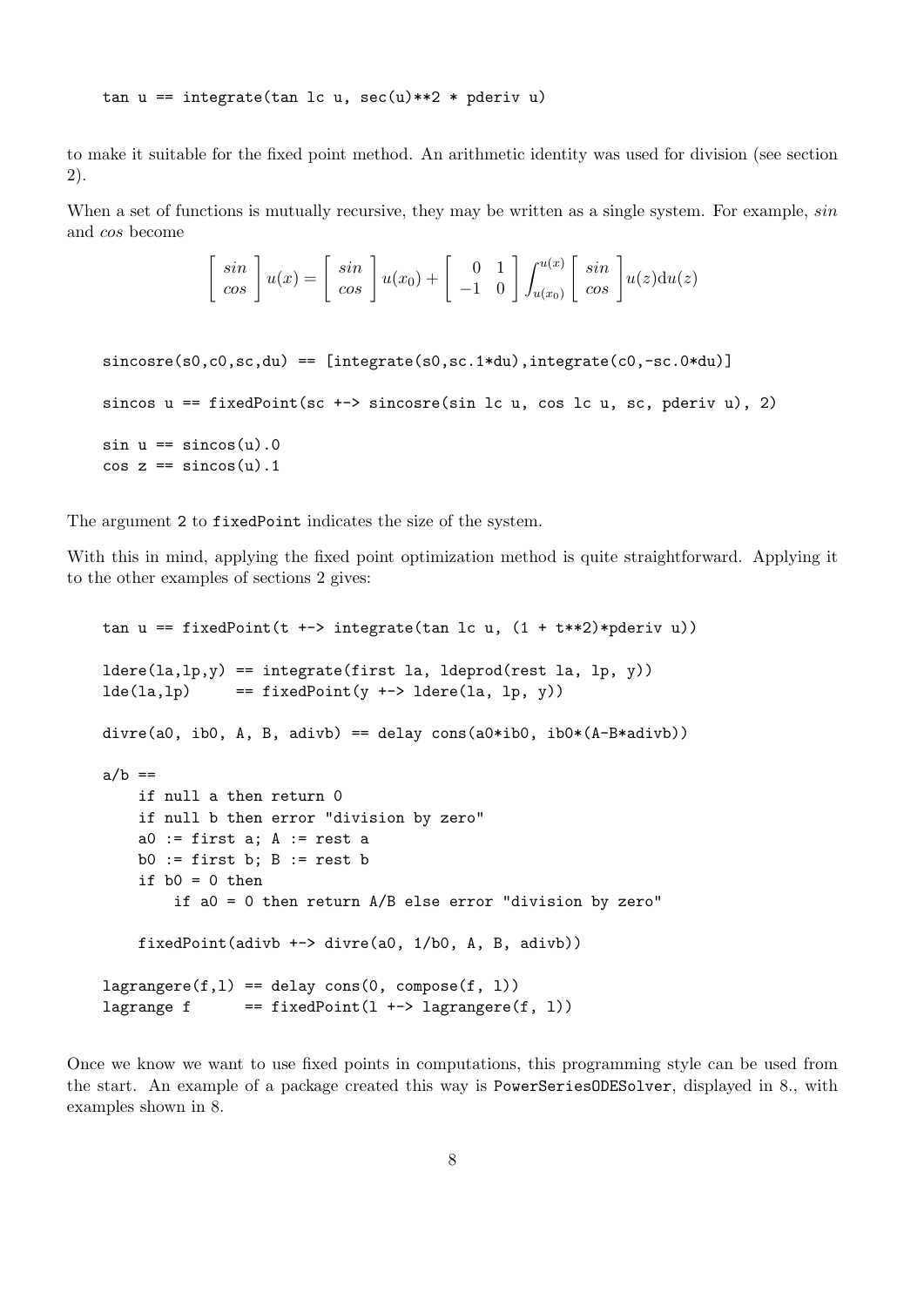# 8 Conclusion

It has been shown how to use the fixed point operator to reduce the computational complexity of recursive lazy power series algorithms by removing redundant calculations. This allows many functions to have efficient programs which look much like their defining equations. Examples of the improvements achieved are shown in 8 and 8.

This method is particularly well suited to power series computation since recursive common subexpressions seem to be the norm, rather than the exception. The modification of programs using the fixed point is quite straightforward and is something which could in principle be done by an optimizing compiler.

Current work includes investigation of fixed points in multivariate power series and their use in solving implicit equations.

## Acknowledgements

William Burge was the principal designer of infinite power series in Scratchpad II. The examples presented in section 2 are based on his programs. When the author presented him with this fixed point method to to improve existing programs, he then found other places where the method could be applied.

# Bibliography

- [1] H.B. Curry and R. Feys, Combinatory Logic North Holland, Amsterdam, 1958.
- [2] D.E. Knuth, The Art of Computer Programming Volume 2, Second Edition, Addison-Wesley, Reading Mass, 1981.
- [3] R.D. Jenks and B.M. Trager, A Language for Computational Algebra, Proc. 1981 ACM Symposium on Symbolic and Algebraic Computation.
- [4] B.W. Char, K.O. Geddes, G.H. Gonnet and S.M. Watt, Maple User's Guide, Watcom Publications, Waterloo Ontario, 1985.
- [5] H. Abelson and G. Sussman (with J. Sussman), Structure and Interpretation of Computer Programs, The MIT Press, Cambridge Mass, 1985.
- [6] R.D. Jenks, R.S. Sutor and S.M. Watt, Scratchpad II: An Abstract Datatype System for Mathematical Computation, IMA Volumes in Mathematics and Its Applications, Volume 14, Springer-Verlag, New York (to appear). (Also RC 12327, IBM Research 1986)
- [7] W.H. Burge and S.M. Watt, Infinite Structures in Scratchpad II, Proc. 1987 European Conference on Computer Algebra, Leipzig, GDR, Springer Verlag Lecture Notes in Computer Science (to appear).
- [8] J.P. Henry and M. Merle, Puiseux Pairs, Resolution of Curves and Lazy Evaluation, Preprint 1987.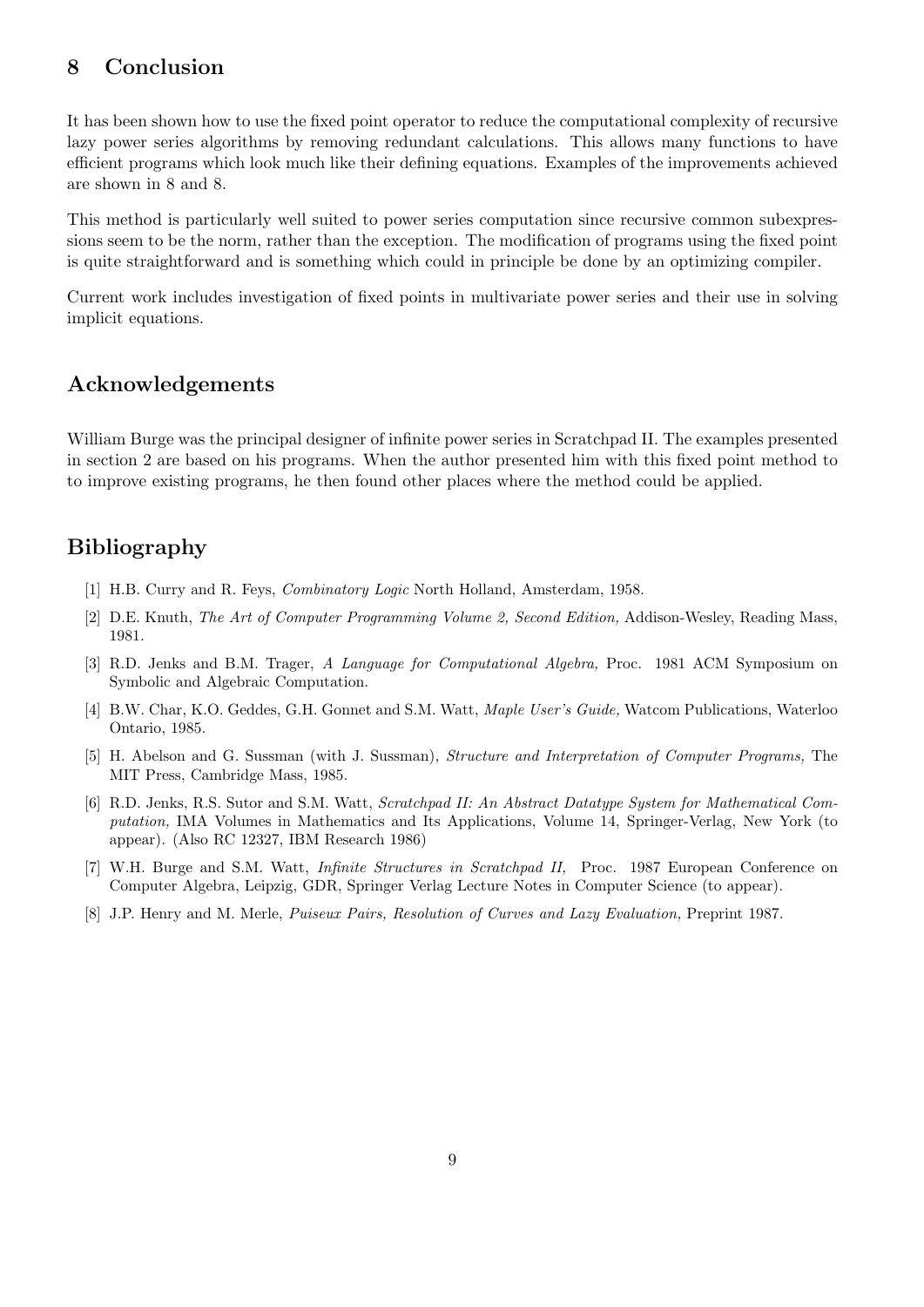|     | Fixed Point |           | Naive Recursion |                  |         | Fixed Point |        | Naive Recursion |     |           |           |       |
|-----|-------------|-----------|-----------------|------------------|---------|-------------|--------|-----------------|-----|-----------|-----------|-------|
|     | $\ast$      | $\ddot{}$ |                 | ∗                | $\ddag$ |             | $\ast$ | $+$             |     | $\ast$    | $\ddot{}$ | Terms |
| 10  | 65          | 63        | 55              | 275              | 255     | 10          | 23     | 11              | 55  | 135       | 62        | 10    |
| -20 | 230         | 228       | 210             | 1750             | 1710    | -20         | 43     | 21              | 210 | 475       | 227       | 20    |
| -30 | 495         | 493       | 465             | 5365 5425        |         | -30         | 63     | 31              | 465 | 1015      | 492       | 30    |
| 40  | 860         | 858       | 820             | 12220 12300      |         | 40          | 83     | 41              | 820 | 1755      | 857       | 40    |
| 50  |             | 1323 1325 |                 | 23275 23375 1275 |         | 50          | 103    | 51              |     | 2695 1275 | 1322      | 50    |
| 60  |             | 1888 1890 |                 | 39530 39650 1830 |         | 60          | 123    | 61              |     | 3835 1830 | 1887      | 60    |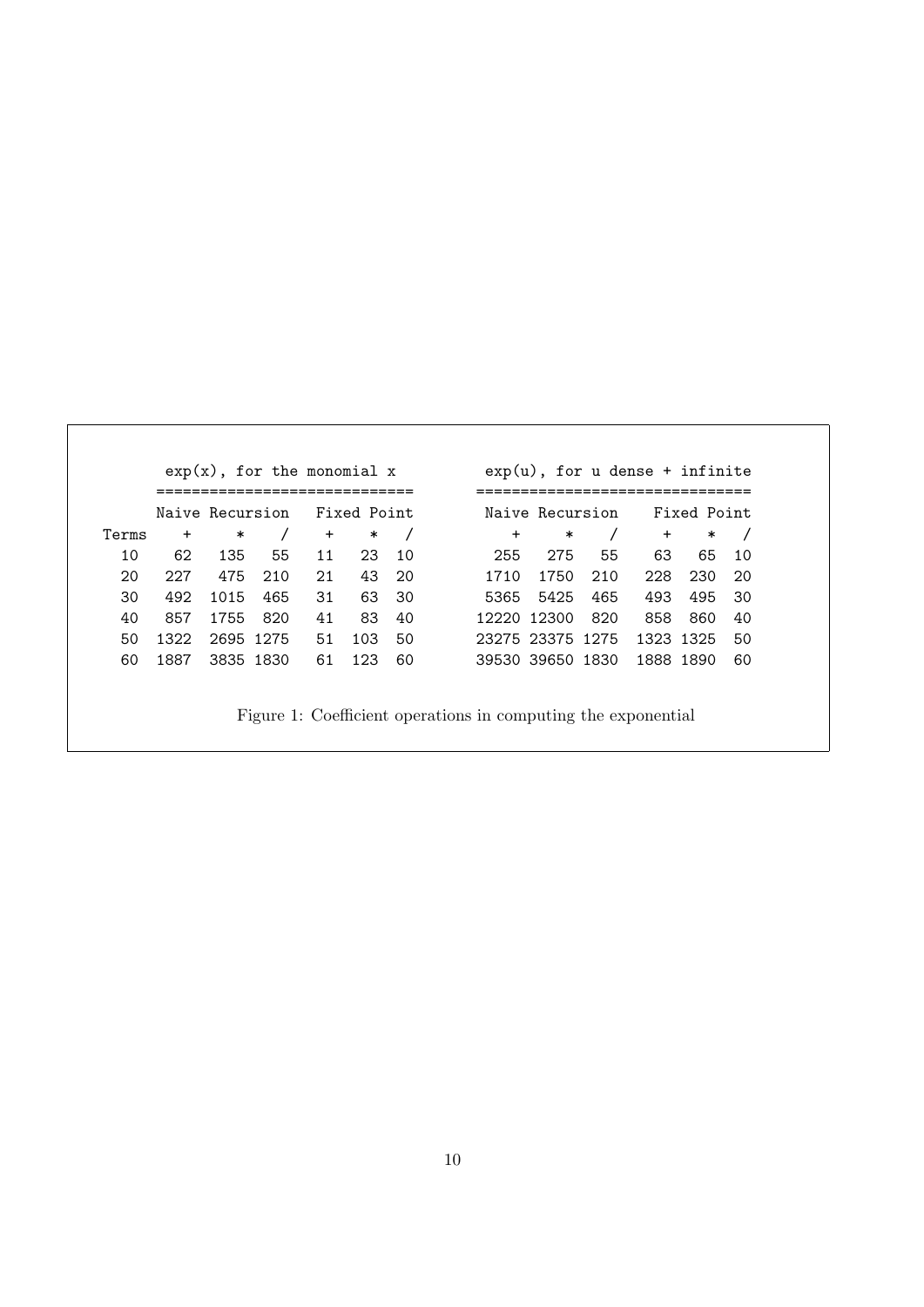|          | DE1                   |         | DE <sub>2</sub> |           | DE3            |               | DE4                          |     | DE5                    |         |
|----------|-----------------------|---------|-----------------|-----------|----------------|---------------|------------------------------|-----|------------------------|---------|
| $f(a)=1$ |                       |         |                 |           |                |               |                              |     |                        |         |
| 5:       | 30/                   | 10      | 23/             | 14        | 28/            | 22            | 15/15                        |     | 15/                    | $-5$    |
| 10:      | 110/                  | 20      | 86/             | 29        | 80/            | 47            | 155/                         | 110 | 55/                    | $10\,$  |
| 15:      | 240/                  | 30      | 183/            | 44        | 162/           | 72            | 1140/                        | 255 | 120/                   | 15      |
| 20:      | 420/                  | 40      | 321/            | 59        |                | 291/97        | 2850/ 400                    |     | 210/                   | 20      |
| 25:      | 650/                  | 50      | 493/            | 74        | 438/           | 122           | 5285/ 545                    |     | 325/                   | 25      |
| 30:      | 930/                  | - 60    | 706/            | 89        | 615/           |               | 147<br>8445/ 690             |     | 465/                   | 30      |
| 100:     | $\ldots/$             | 200     | $\ldots/$       | 299       |                |               | $\ldots/$ 497 $\ldots/$ 2720 |     | $\ldots/$              | 100     |
|          | $f(a)=1+a+a**2$       |         |                 |           |                |               |                              |     |                        |         |
|          | 5: 46/ 17             |         | 29/             | 19        | 29/            | 23            | 15/ 15                       |     | 50/                    | 20      |
| 10:      |                       | 191/ 37 |                 | $122/$ 44 | 94/ 58         |               | 155/ 110                     |     |                        | 275/ 65 |
| 15:      | 436/                  | 57      | 274/            | 69        | 201/           | 93            | 1390/ 345                    |     | 800/                   | 135     |
| 20:      | 781/ 77               |         |                 | 492/ 94   | 367/           | 128           | 3850/ 590                    |     | 1750/                  | 230     |
| 25:      | 1226/ 97              |         | 769/            | 119       | 564/           | 163           | 7535/ 835                    |     | 3250/                  | 350     |
| 30:      | 1771/ 117             |         | 1112/ 144       |           | 804/           | 198           | 12445/1080                   |     | 5425/                  | 495     |
| 100:     | $\ldots/$ 397         |         | $\ldots/$ 494   |           |                | $\ldots/$ 688 |                              |     | $\dots/$ 4510 $\dots/$ | 5150    |
|          | $f(a) = sin a$ ------ |         |                 |           |                |               |                              |     |                        |         |
| 5:       | 50/20                 |         | 30/20           |           | 29/            | 23            |                              |     | $15/$ 15 $71/$         | 32      |
| 10:      | 275/                  | 65      | 156/            | 65        | 104/           | 68            | 155/ 110                     |     | 466/                   | 117     |
| 15:      | 800/ 135              |         | 435/            | 135       | 262/           | 138           | 1490/ 405                    |     | 1436/                  | 252     |
| 20:      | 1750/ 230             |         | 936/            | 230       | 551/           |               | 233<br>5050/ 950             |     | 3231/                  | 437     |
| 25:      | 3250/ 350             |         | 1715/           |           | 350<br>974/    | 353           | 12085/1745                   |     | 6101/                  | 672     |
| 30:      | 5425/ 495             |         | 2841/ 495       |           | 1574/ 498      |               | 23845/2790                   |     | 10296/                 | 957     |
| 100:     | $\dots/$ 5150         |         | $\ldots/$ 5150  |           | $\ldots/$ 5153 |               | $\ldots/43670$               |     | $\ldots/$ 10197        |         |

nnn/fff compares the number of multiplications for naive vs. fixed point

ttt: number of terms

DE1-DE4 solved using lde

DE5 solved using ode1

Figure 2: Coef operations in the method of undetermined coefficients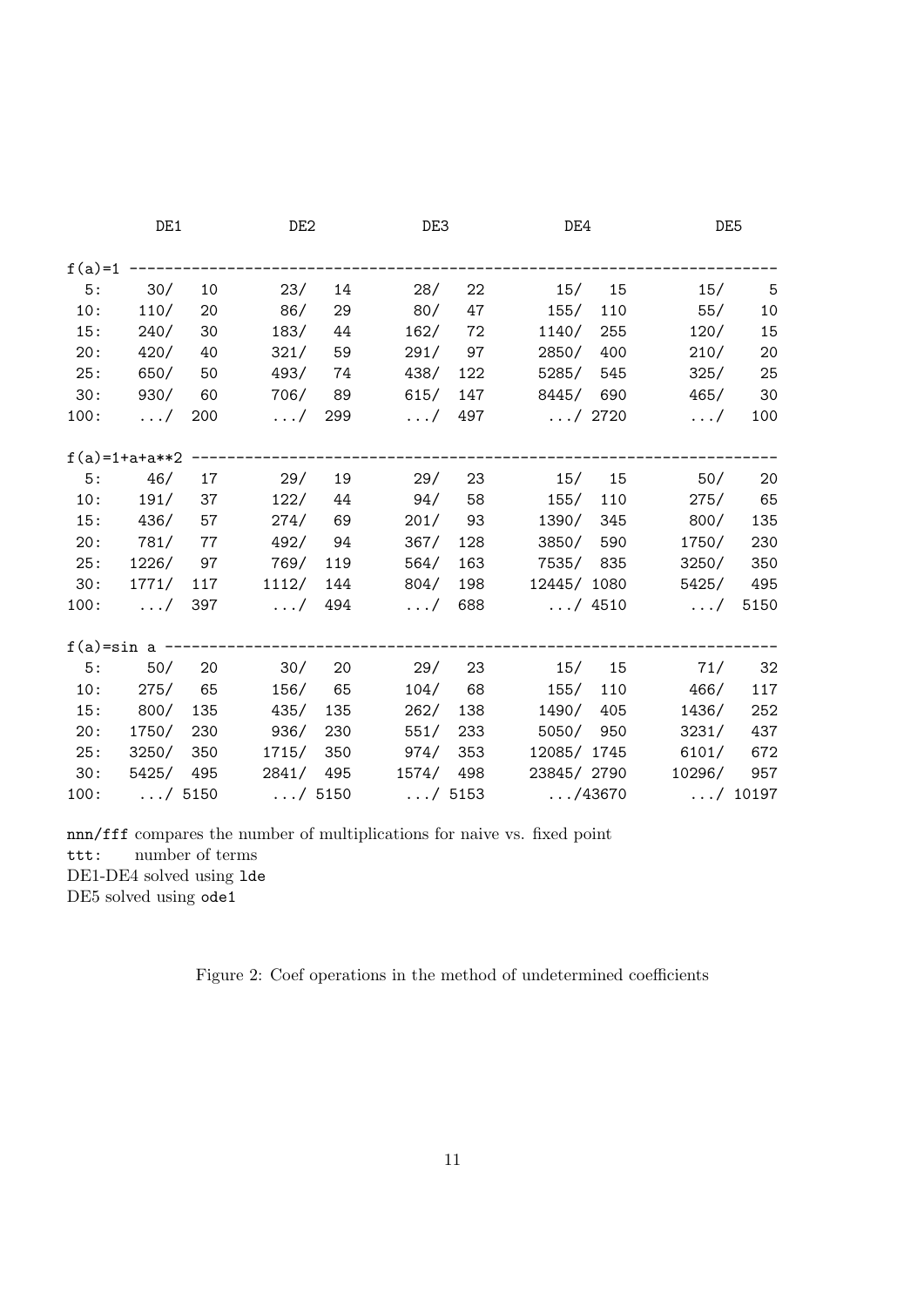```
++ This package provides power series solutions
++ to regular linear or non-linear ordinary
++ differential equations of arbitrary order.
PowerSeriesODESolver(z: Expression, K: Field): Interface == Implementation where
    UPS ==> UnivariatePowerSeries(z, K)
    L ==> List
    Interface ==> with
        ode1: ((UPS->UPS), K) -> UPS
            ++ ode1(f,c) is the solution to
            + y'=f(y) such that y(0)=c
        ode2: ((UPS, UPS) \rightarrow UPS, K, K) \rightarrow UPS++ ode2(f,c0,c1) is the solution to
           ++ y''=f(y,y')
           ++ such that
            ++ y(0) = c0, y'(0) = c1
        ode: (L UPS -> UPS, L K) -> UPS
            ++ ode(f, cl) is the solution to
            ++ y < n>=f(y,y',..,y< n - 1>)
            ++ such that
            ++ y<i>(0) = cl.i, for i in 0..n-1
    Implementation ==> add
        ode1(f,c) ==fixedPoint(y \text{+-} > integrate(c, f y))ode2(f, c0, c1) ==fixedPoint(y +-> integrate(c0, integrate(c1, f(y, pderiv y)))
        \text{-} Compute [y, y', \ldots, y \le n] = [\text{int}(y'), \ldots, \text{int}(y \le n)], f(y, \ldots, y \le n-1)odeNre(f: L UPS->UPS, cl: L K, yl: L UPS): L UPS ==
             yis := [integrate(c, y) for c in cl for y in rest yl]
             append(yis, [f yis])
        ode(f, c1) ==fixedPoint(y1 \text{+-} > odeNre(f, c1, y1), \text{+}c1+1).0
```
Figure 3: Power Series ODE Solver: Implementation